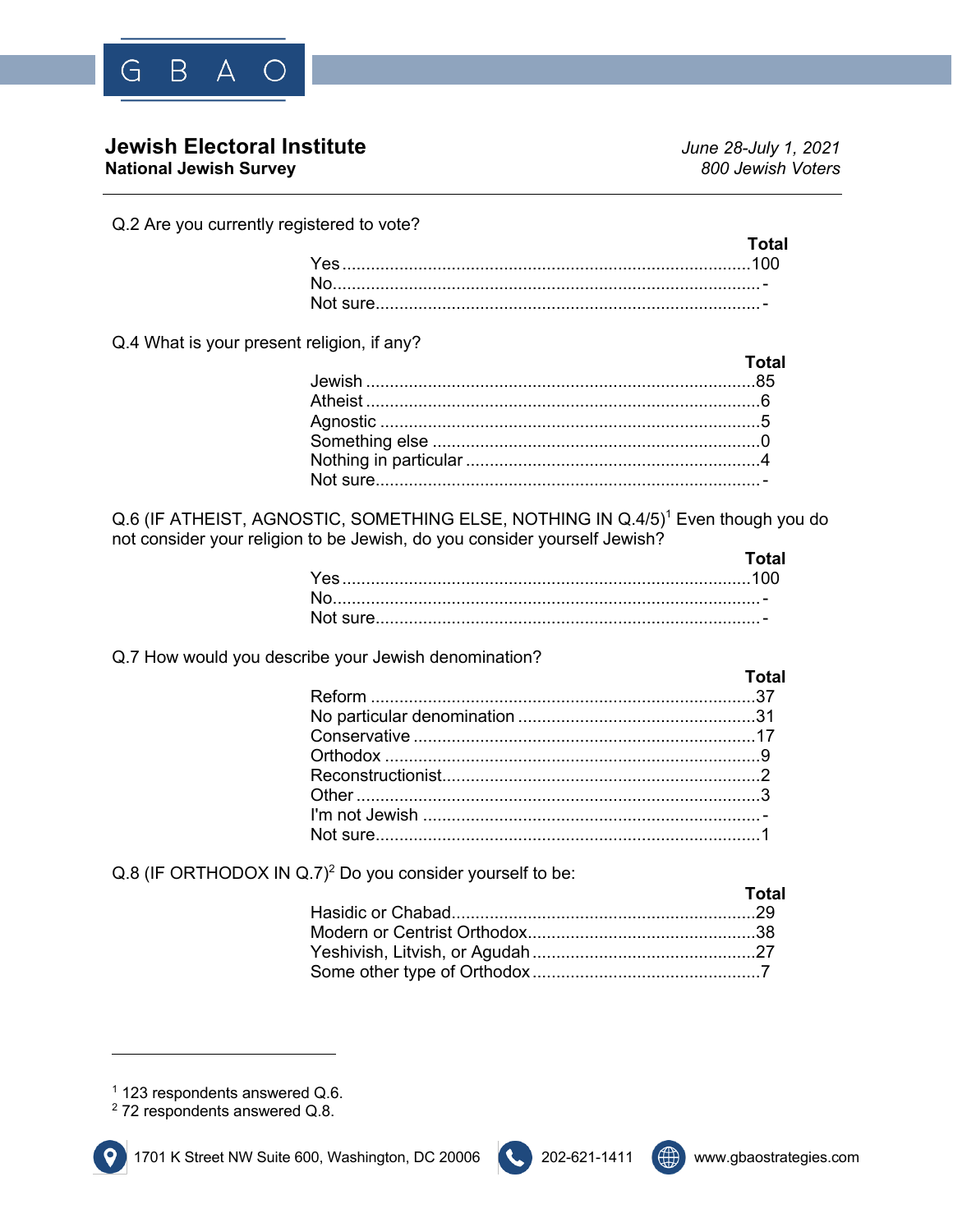Q.9 Below is a list of issues facing our country today. Please mark which TWO of these issues you want President Joe Biden and Congress to focus on.

| <b>Total</b> |
|--------------|
|              |
|              |
|              |
|              |
|              |
|              |
|              |
|              |
|              |
|              |
|              |
|              |
|              |
|              |
|              |
|              |

Q.10 Thinking about the elections in 2022, if the general election for U.S. Congress were being held today, for whom would you vote?

| Total |
|-------|
|       |
|       |
|       |
|       |
|       |

**Democratic candidate - Republican candidate ...............48**

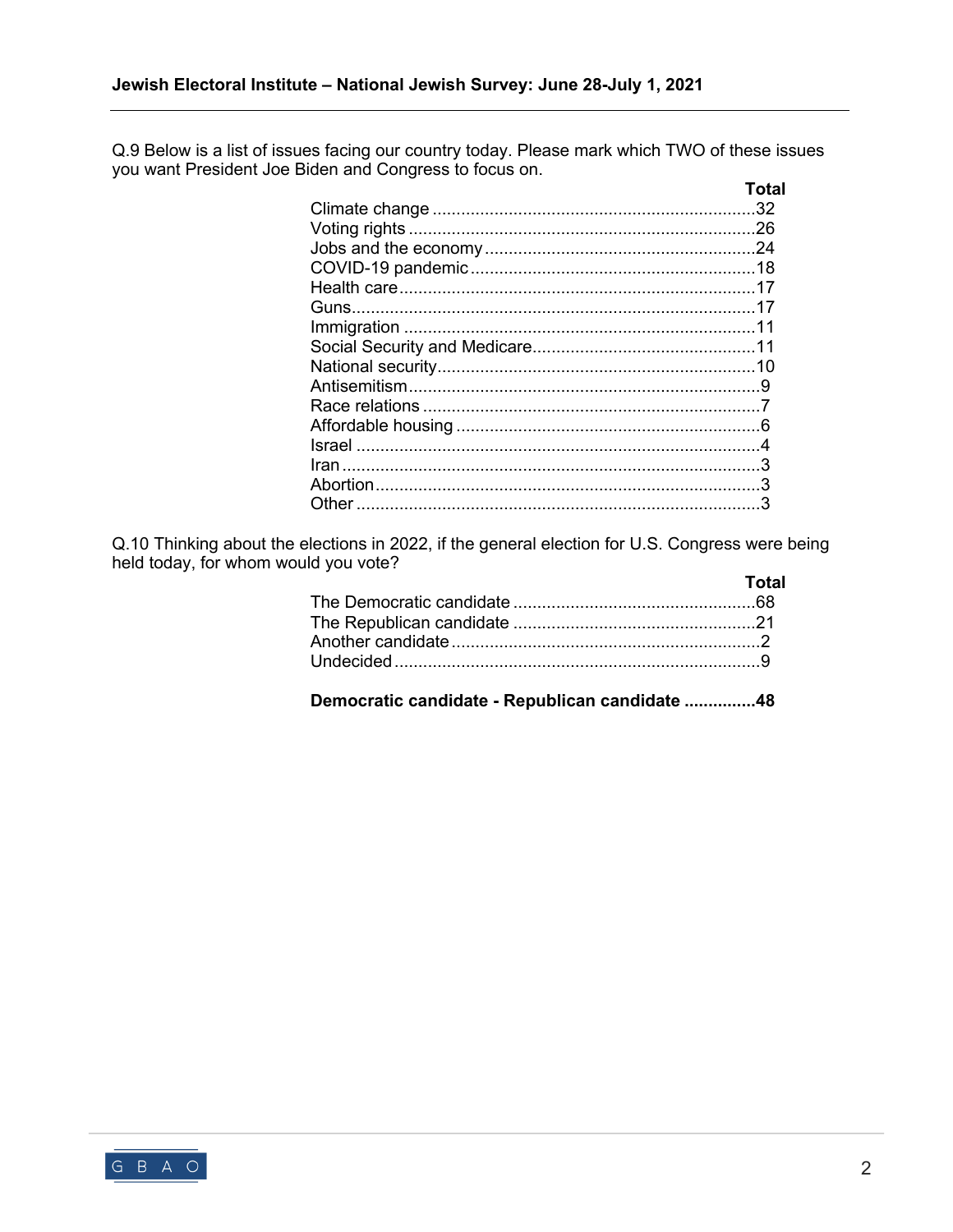Now, please rate your feelings toward some people and organizations, with 100 meaning a very warm, favorable feeling; 0 meaning a very cold, unfavorable feeling; and 50 meaning not particularly warm or cold. You can use any number from 0 to 100, the higher the number the more favorable your feelings are toward that person or organization.

|  | <b>Mean Fav Unfav ID</b> |      |  |
|--|--------------------------|------|--|
|  |                          |      |  |
|  |                          |      |  |
|  |                          |      |  |
|  |                          |      |  |
|  |                          |      |  |
|  |                          |      |  |
|  |                          | - 84 |  |

Q.19 Do you approve or disapprove of the way Joe Biden is handling his job as president?

| <b>Total</b> |
|--------------|
|              |
|              |
|              |
|              |
|              |
|              |
|              |

**Approve - Disapprove........................................................59**

Q.20 Do you approve or disapprove of the way Joe Biden is handling relations with Israel? **Total** Strongly approve..................................................................29 Somewhat approve ..............................................................44 Somewhat disapprove..........................................................13 Strongly disapprove

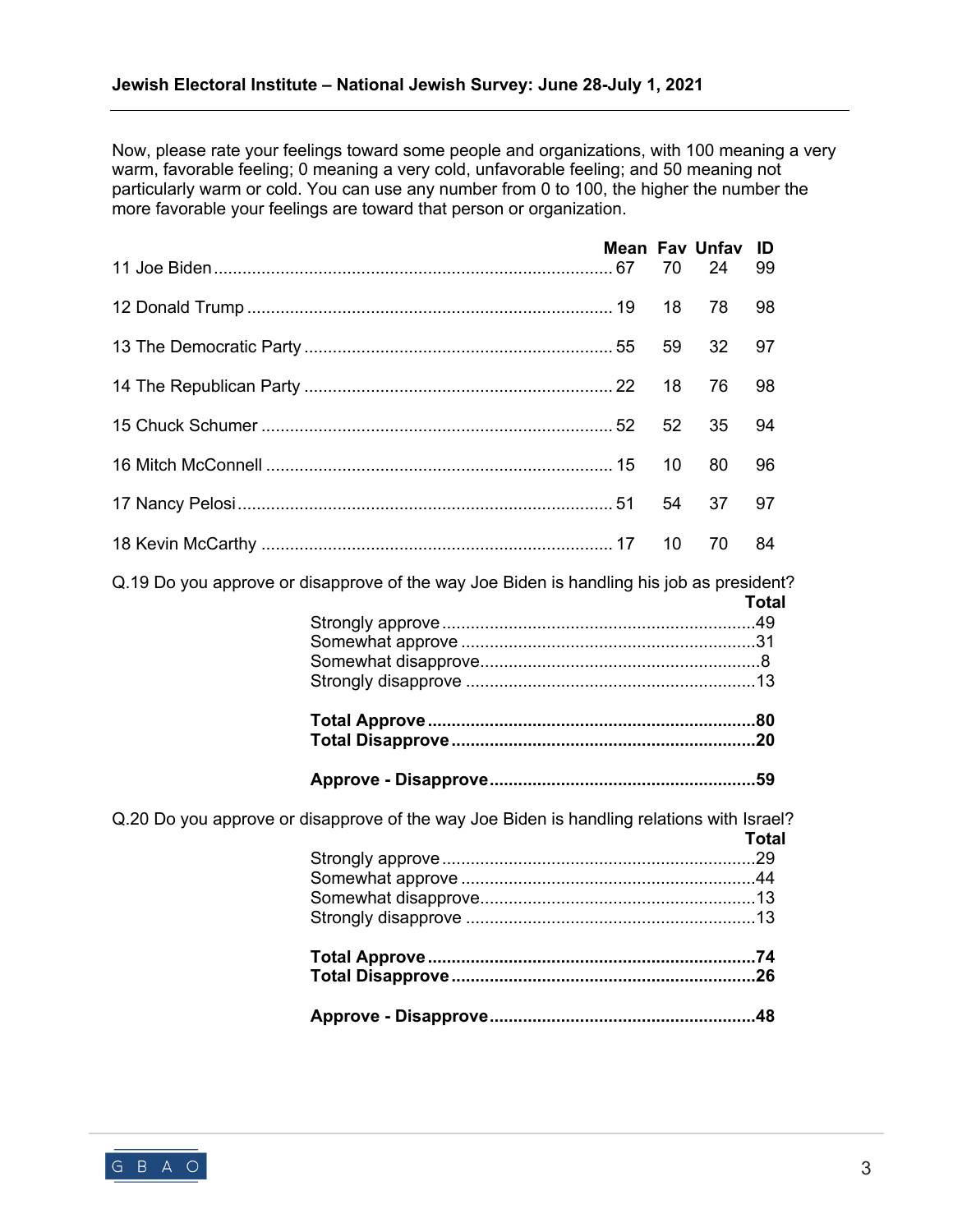#### Q.21 How emotionally attached are you to Israel?

| $30.109$ and you to foreign. | Total |
|------------------------------|-------|
|                              |       |
|                              |       |
|                              |       |
|                              |       |
|                              |       |
|                              |       |

Q.22 People often talk about being "pro-Israel". Do you think someone can be critical of Israeli government policies and still be "pro-Israel"?

| <b>Total</b> |
|--------------|
|              |
|              |

Q.23 How important is it to you that the U.S. provide financial aid to Israel?

| <b>Total</b> |
|--------------|
|              |
|              |
|              |
|              |
|              |
|              |
|              |
|              |

Q.24 Do you support or oppose the U.S. providing the same amount of financial aid that it gives Israel, but restricting it so that Israel cannot spend U.S. aid on expanding settlements in the West Bank?

| Total |
|-------|
|       |
|       |
|       |
|       |
|       |
|       |
|       |
|       |

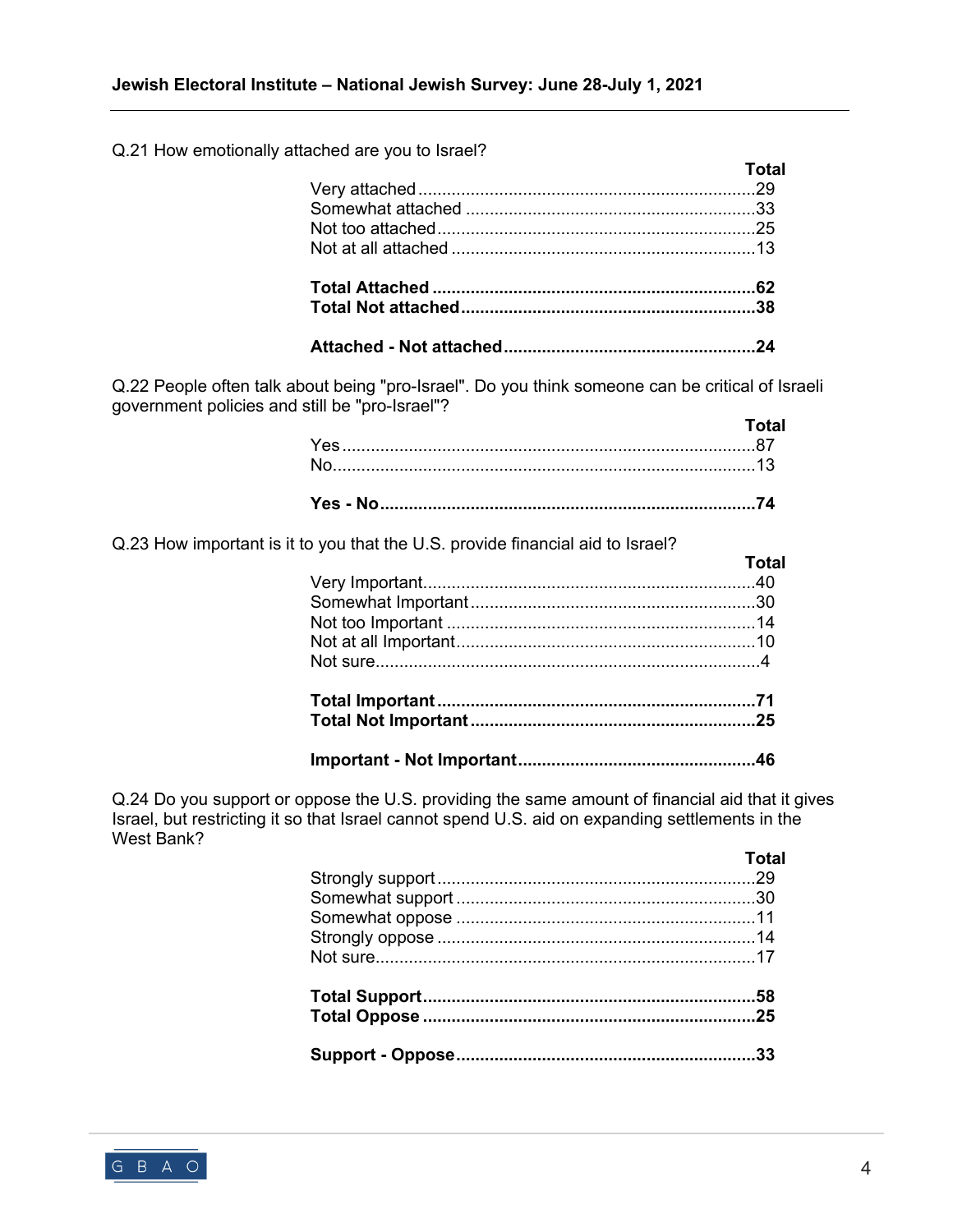Q.25 As you may know, the Trump Administration eliminated humanitarian aid to the Palestinians. The Biden Administration has recently reversed Trump's policy and has renewed humanitarian aid to the Palestinians. Do you support or oppose Biden renewing this aid?

| <b>Total</b> |
|--------------|
|              |
|              |
|              |
|              |
|              |
|              |
|              |
|              |

Q.26 In your opinion, which of the following would be the best resolution of the Israeli-Palestinian conflict? **Total**

| Establishing two separate states with their own<br>separate governments - a Jewish State of Israel |    |
|----------------------------------------------------------------------------------------------------|----|
| alongside an independent Palestinian State61                                                       |    |
| Establishing one state that is neither Jewish nor                                                  |    |
| Palestinian, and includes Israel, the West Bank, and                                               |    |
| Gaza under a single government elected by Israelis                                                 |    |
|                                                                                                    | 20 |
| Israeli annexation of the West Bank that establishes                                               |    |
| one state as the national homeland of the Jewish                                                   |    |
| people, and allows Palestinians to vote for their                                                  |    |
| municipal leaders but not vote for Israel's national                                               |    |
| government<br>                                                                                     |    |
|                                                                                                    |    |

Q.27 As you may know, Israel recently held an election that resulted in a new government, led by Naftali Bennett and Yair Lapid who will rotate as Prime Minister and replace Benjamin Netanyahu who served in this role for the past 12 years. Do you think the new government in Israel will strengthen or weaken relations between Israel and the United States, or will it make no difference?

| Total |
|-------|
|       |
|       |
|       |
|       |
|       |

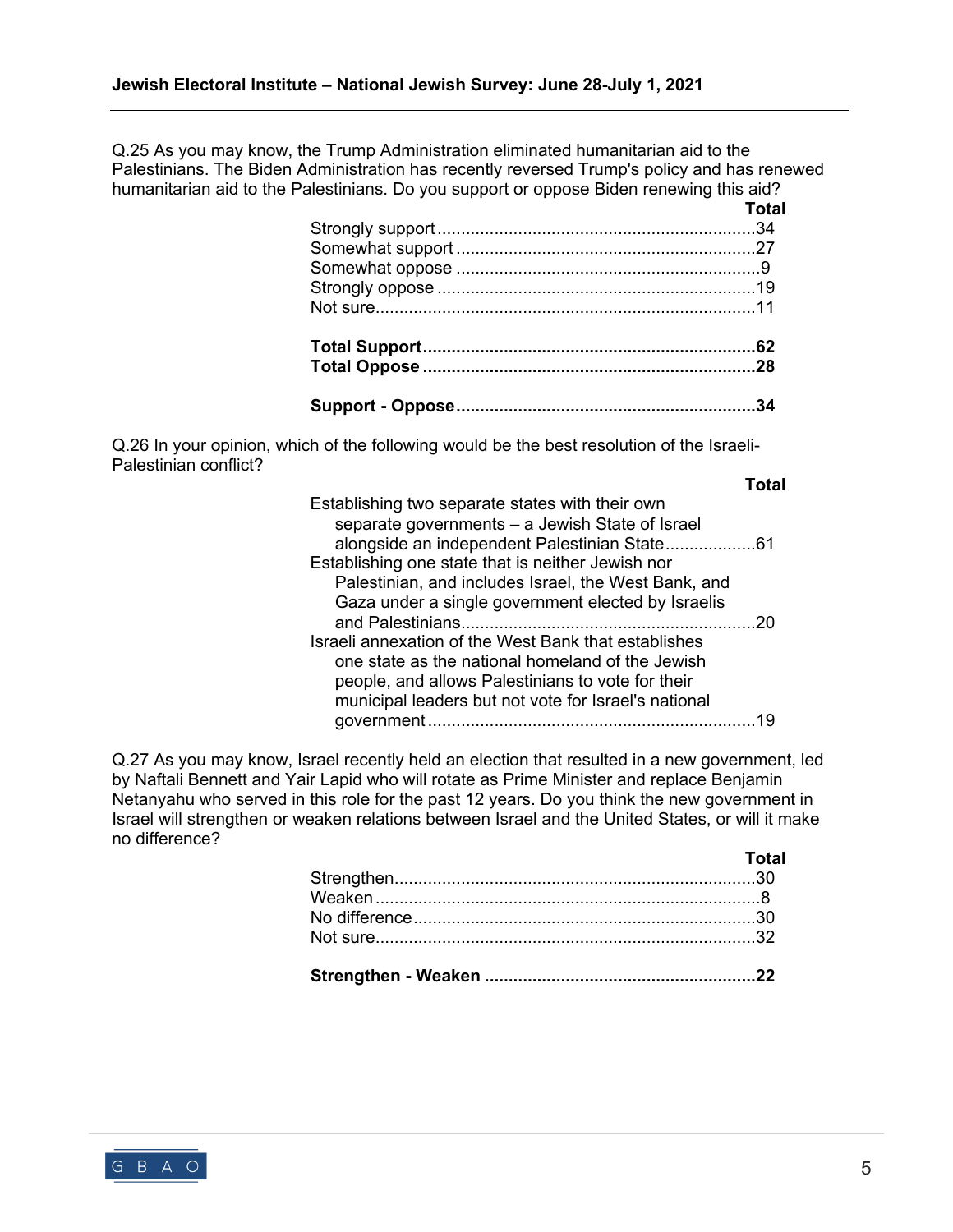For each of the following issues, please indicate whether you trust Joe Biden or Donald Trump to do a better job with this issue.  $\overline{\mathbf{B}}$ 

|                                                                    | JB | JB<br>Much Smwt Smwt Much Both ther Sure JB | DT. | DT |                            |   |                | Nei- Not Total Total | DT | JB<br>$\mathbf{r}$<br>DT |  |
|--------------------------------------------------------------------|----|---------------------------------------------|-----|----|----------------------------|---|----------------|----------------------|----|--------------------------|--|
| 28 (SPLIT $A$ ) <sup>3</sup> Fighting                              |    | 15 5                                        |     | 14 | 5 <sup>5</sup>             | 9 | 4              | 64                   | 18 | 45                       |  |
| 29 (SPLIT A) Handling the<br>Israeli-Palestinian conflict  44 19 5 |    |                                             |     |    | $17 \quad 3$               | 9 | 5 <sup>5</sup> | 63                   | 21 | 42                       |  |
| 30 (SPLIT A) Handling of                                           |    | 19                                          | 5   | 17 | $\overline{\phantom{a}}$ 3 | 6 | 5              | 65                   | 22 |                          |  |

For each of the following issues, please indicate whether you trust Democrats in Congress or Republicans in Congress to do a better job with this issue.

|                                                               |     | <b>DemsDems Reps Reps</b> |     |    |       |                 |   | Nei- Not Total Total<br>Much Smwt Smwt Much Both ther Sure Dems Reps Reps |    | <b>Dems</b><br>$\blacksquare$ |
|---------------------------------------------------------------|-----|---------------------------|-----|----|-------|-----------------|---|---------------------------------------------------------------------------|----|-------------------------------|
| 31 (SPLIT B) Fighting<br>antisemitism                         | -36 | 20                        | - 3 | 14 | 10    | 12 <sup>1</sup> | 5 | 56                                                                        | 17 | 39                            |
| 32 (SPLIT B) Handling the<br>Israeli-Palestinian conflict  26 |     | 20                        | 9   |    | 16 12 | 12 <sup>°</sup> | 6 | 46                                                                        | 25 | 21                            |
| 33 (SPLIT B) Handling of<br>Iran.                             | 29  | 21                        | 9   | 18 | 7     | 9               | 8 | 50                                                                        | 26 | 23                            |

Q.34 Thinking about the recent conflict between Israel and Hamas, do you support or oppose how President Biden handled the conflict?

| Total |
|-------|
|       |
|       |
|       |
|       |
|       |
|       |
|       |
|       |

<sup>&</sup>lt;sup>3</sup> Half of all respondents answered questions marked as SPLIT A while the other half answered questions marked as SPLIT B.

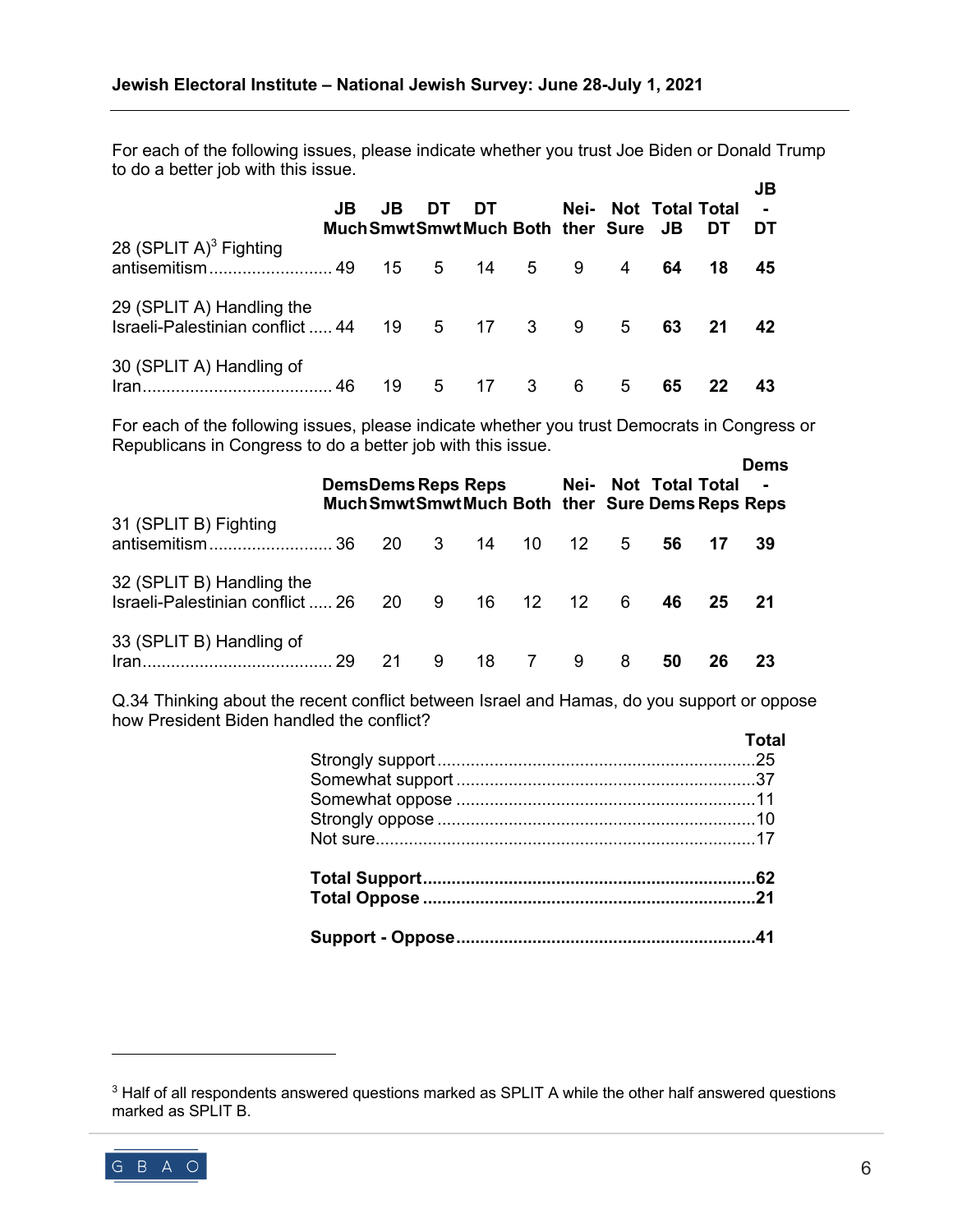Q.35 Now something different. As you may know, Republican legislatures in Florida and Georgia have recently passed laws impacting access to voting and changing the way elections are conducted. Democrats say these laws target people of color and make it harder for them to vote. Republicans say these laws are necessary to stop election fraud and ensure election integrity. How concerned are you about the impact of these laws on our elections?

| <u>and the state of</u> <b>Total</b> |
|--------------------------------------|
|                                      |
|                                      |
|                                      |
|                                      |
|                                      |

Q.36 Do you support or oppose federal legislation that would expand voter access, make a national standard for voting rights across the country, and reverse the impact of the new election laws passed by the Florida and Georgia legislatures?

Q.37 (IF SUPPORT IN Q36) As you may know, the U.S. House of Representatives has passed legislation supported by President Biden that would reverse the impact of the new election laws passed by the Florida and Georgia legislatures, but the legislation does not have the 60 votes in the U.S. Senate to overcome a filibuster. Do you support or oppose eliminating the filibuster in order to pass this legislation?

| i otal |
|--------|
|        |
|        |
|        |
|        |
|        |
|        |
|        |
|        |
|        |

*\*Oppose responses include respondents who oppose in Q36. Not sure responses include respondents who are not sure in Q36.*



**Total**

**Total**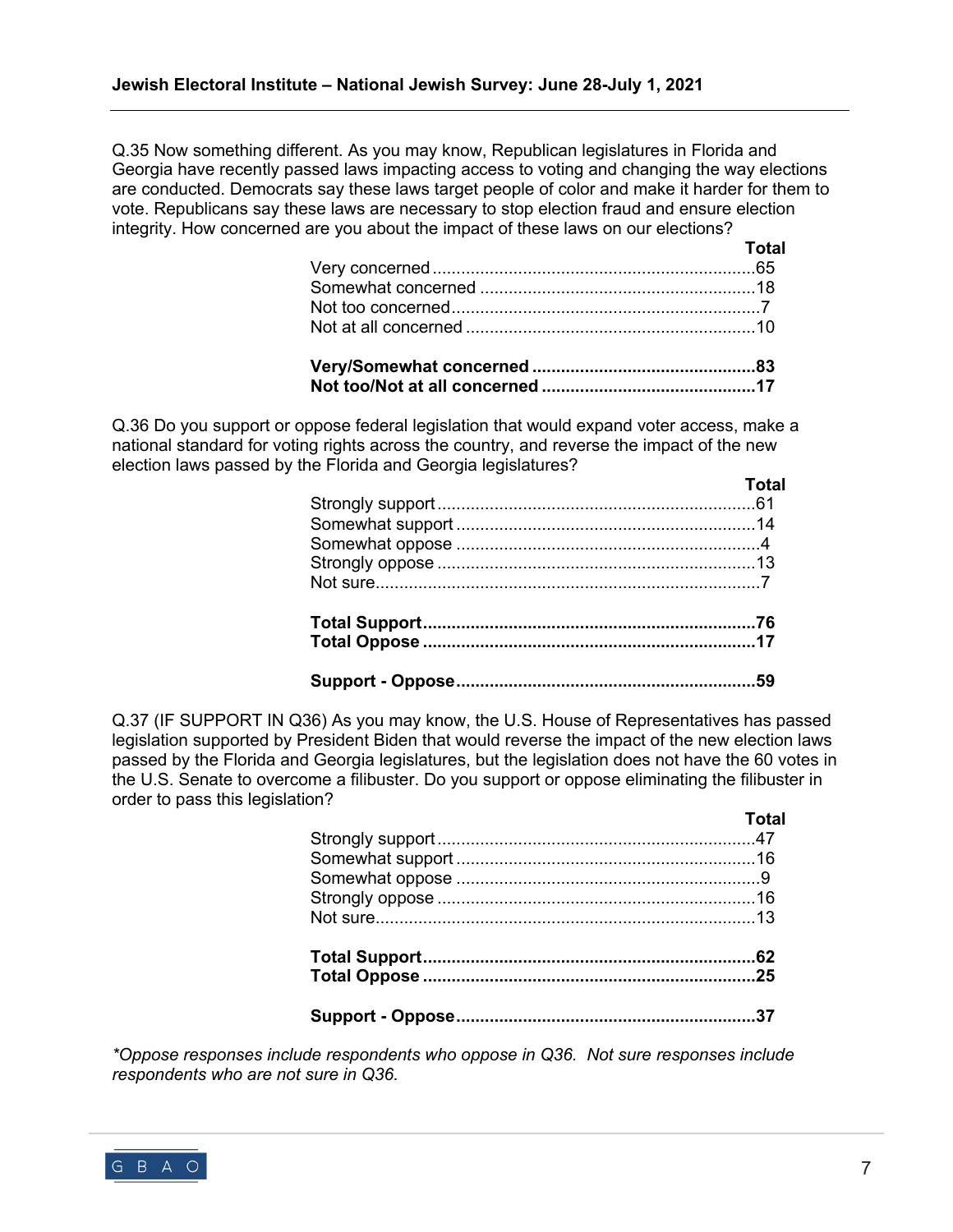Q.38 How concerned are you about antisemitism in the U.S.?

| <b>Total</b> |
|--------------|
|              |
|              |
|              |
|              |
|              |

Q.39 Are you more concerned about antisemitism that originates from left-wing groups and individuals or antisemitism that originates from right-wing groups and individuals?

| <b>Total</b> |
|--------------|
|              |
|              |
|              |
|              |
|              |
|              |

Q.40 Overall, do you feel more safe, less safe, or no difference as a Jewish person living in America since Joe Biden became President?

| Total |
|-------|
|       |
|       |
|       |
|       |

|--|

Below are some statements about Israel. For each one, do you agree or disagree with the statement? If you disagree, do you believe the statement is antisemitic or is not antisemitic?

|                                                            | Agree Anti Anti Sure Disag | ls l | Dis, Dis, | Not Not Total |    |
|------------------------------------------------------------|----------------------------|------|-----------|---------------|----|
|                                                            |                            |      |           |               | 84 |
|                                                            |                            |      |           |               | 52 |
| 44 (SPLIT A) Israel's treatment of Palestinians is similar |                            | -20  | 30 I      | 16            | 50 |
| 45 (SPLIT B) Israel is committing genocide against the     |                            |      | 31        | 16            | 62 |
| 46 Jews who vote Democratic are disloyal to Israel.  15 26 |                            |      | -51       | 8             | 77 |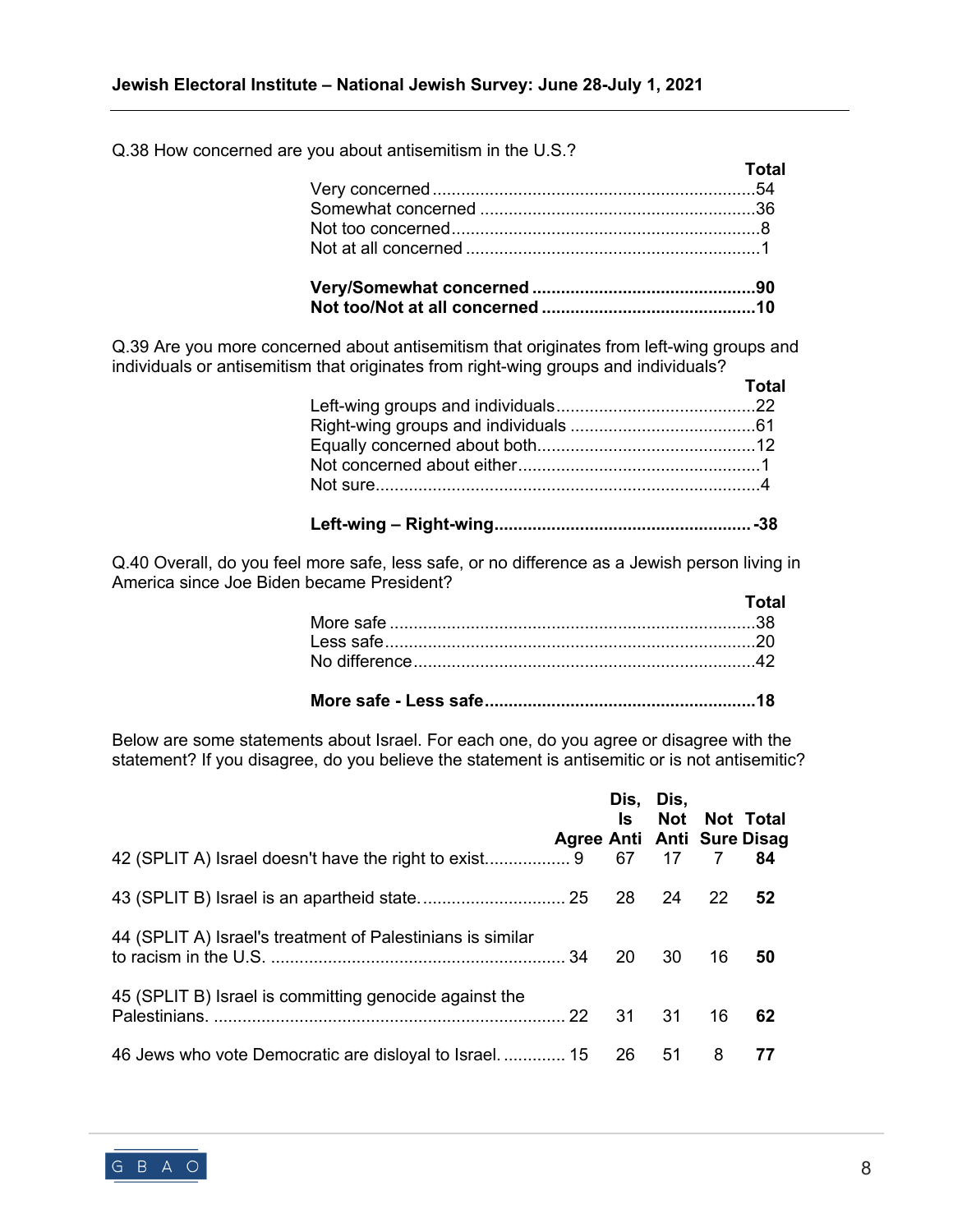Finally, a few more questions for statistical purposes.

Q.46 What is your gender?

| Total |
|-------|
|       |
|       |
|       |

#### Q.47 In what year were you born?

| <b>Total</b> |
|--------------|
|              |
|              |
|              |
|              |
|              |
|              |
|              |
|              |
|              |
|              |

### Q.48 What is the last year of schooling that you have completed?

## 4-year college graduate or bachelor's degree.......................33

Q.49 Are you currently a member of a synagogue or temple?

Q.50 Generally speaking, do you think of yourself as a...

| <b>Total</b> |
|--------------|
|              |
|              |
|              |
|              |
|              |
|              |
|              |
|              |
|              |



**Total**